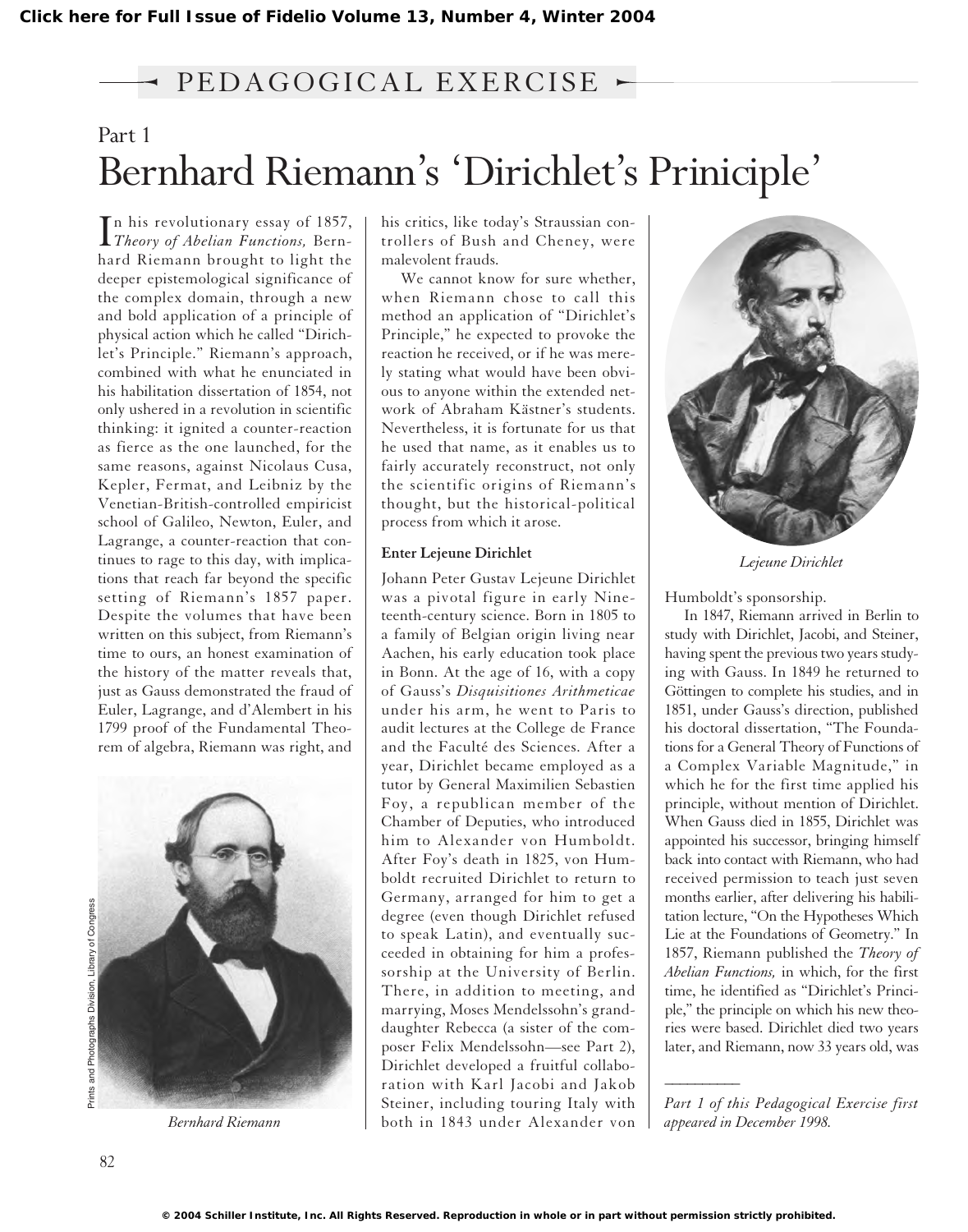appointed to Dirichlet's chair, a position he held until his own premature death only seven years later.

#### **The Potential**

What Riemann called "Dirichlet's Principle," arose out of Gauss's application of the complex domain to his investigations in geodesy and terrestrial magnetism, the former organized in collaboration with Heinrich Schumacher beginning in 1818, and the latter initiated by Alexander von Humboldt in 1832. Both projects had enormous practical benefits. Each produced detailed maps of their respective physical effects, which were vital for infrastructure development, and Humboldt's project organized, for the first time, an international collaborative network of scientists that would have an impact on the development of the physical economy from the Americas to Eurasia for generations. But, Gauss recognized that both projects posed deeper epistemological questions for science. Writing in his *General Theory of Earth Magnetism* in 1839, Gauss said that a complete and accurate map of the observations was not, in itself, a proper goal for science, since "one has only the cornerstone, not the building, as long as one has not subjugated the appearances to an underlying principle." Citing the case of astronomy as an example, Gauss said that mapping the observations of the apparent motions of the heavenly bodies onto the celestial sphere, was just a beginning: Only once the underlying principle of gravitation was discovered, could the actual orbits of the planets be determined.

Gauss recognized that the first step in both geodesy and geomagnetism was the measurement of changes in the effects both phenomena had on the measuring instruments. In the case of geodesy, this meant changes in the direction of a plumb bob, or plane level, as those changes were mapped onto the celestial sphere. The case of geomagnetism is more complicated. Here, changes in the direction of a compass needle were being measured, with respect to three directions and time. The general question was: What is the characteristic nature of the principle of gravitation, or geomagnetism, that would produce

these apparent effects? The specific task was: How, from these infinitesimally small, measured changes in the apparent effects, can that general characteristic be determined?

It is the second question which brings us more directly into contact with what Riemann called "Dirichlet's Principle." However, the task of understanding "Dirichlet's Principle" will be made much easier, if we first look at the elementary, but congruent case of the catenary.

The relevant focus for this discussion is the devastating rebuke which Leibniz and Bernoulli delivered to Galileo and Newton over the case of the catenary. Galileo had insisted that all that needed, or could, be known about the catenary, was a description of its visible shape. On the other hand, Leibniz and Bernoulli insisted that the shape of the catenary was merely the visible effect of an underlying physical principle, and that the correct shape could not be determined until the underlying principle was known. As has been developed in previous Pedagogical Exercises,<sup>1</sup> Leibniz and Bernoulli determined the characteristic nature of that principle, by first determining the changing physical effect of that principle in the infinitesimally small, and then, by inversion, the overall characteristic of the principle. The result was Leibniz's discovery that



**The FIGURE 1.** *Various catenaries generated by point changing the position of hanging point B.*  $\int$ <sup>*family of catenary of catenary of catenary of catenary of catenary of catenary of catenary of catenary of catenary of catenary of catenary of catenary of catenary of catenary of catenary of catenary of catenary of c</sup>* 

the shape of the hanging chain reflected the least-action effect of the principle of universal gravitation, and that this effect could be expressed geometrically as the arithmetic mean between two contrariwise exponential functions.<sup>2</sup>

It is of extreme importance to emphasize that we are speaking here of the physical hanging chain, and not a formal mathematical expression. In a formal mathematical expression, the exponential curves have no boundary. But the physical hanging chain does—the positions of the hanging points; consequently, the specific shape of the chain is determined by the positions of the hanging points relative to the weight and length of the chain. If the positions of the hanging points change, the position of every link in the chain also changes, albeit always in accordance with the relationship cited above. In other words, as the boundary conditions of the physical chain change, so does the specific path of the chain, *but that path's general form, required by the principle of least-action, is always a catenary.*It will never become a parabola or any other curve [SEE Figure 1].

This example illustrates an aspect of the method that Leibniz originally called "*analysis situs*"—or what Gauss and Carnot later called "geometry of position"—that is relevant to an understanding of Riemann's "Dirichlet's Principle." The positions of the individual

links in the chain are a function of the relationship of the boundary conditions (positions of the hanging points, relative to the length of the chain) to the characteristic curvature of the principle of gravitation, and not by pair-wise relationships among the links themselves. In other words, the position of any individual link is not determined by a distance to the right or left, and a distance up or down, from its neighbors, as the Cartesians and Newtonians would insist. Rather, the position of each link is a function of the characteristic of change of the physical action as a whole. Any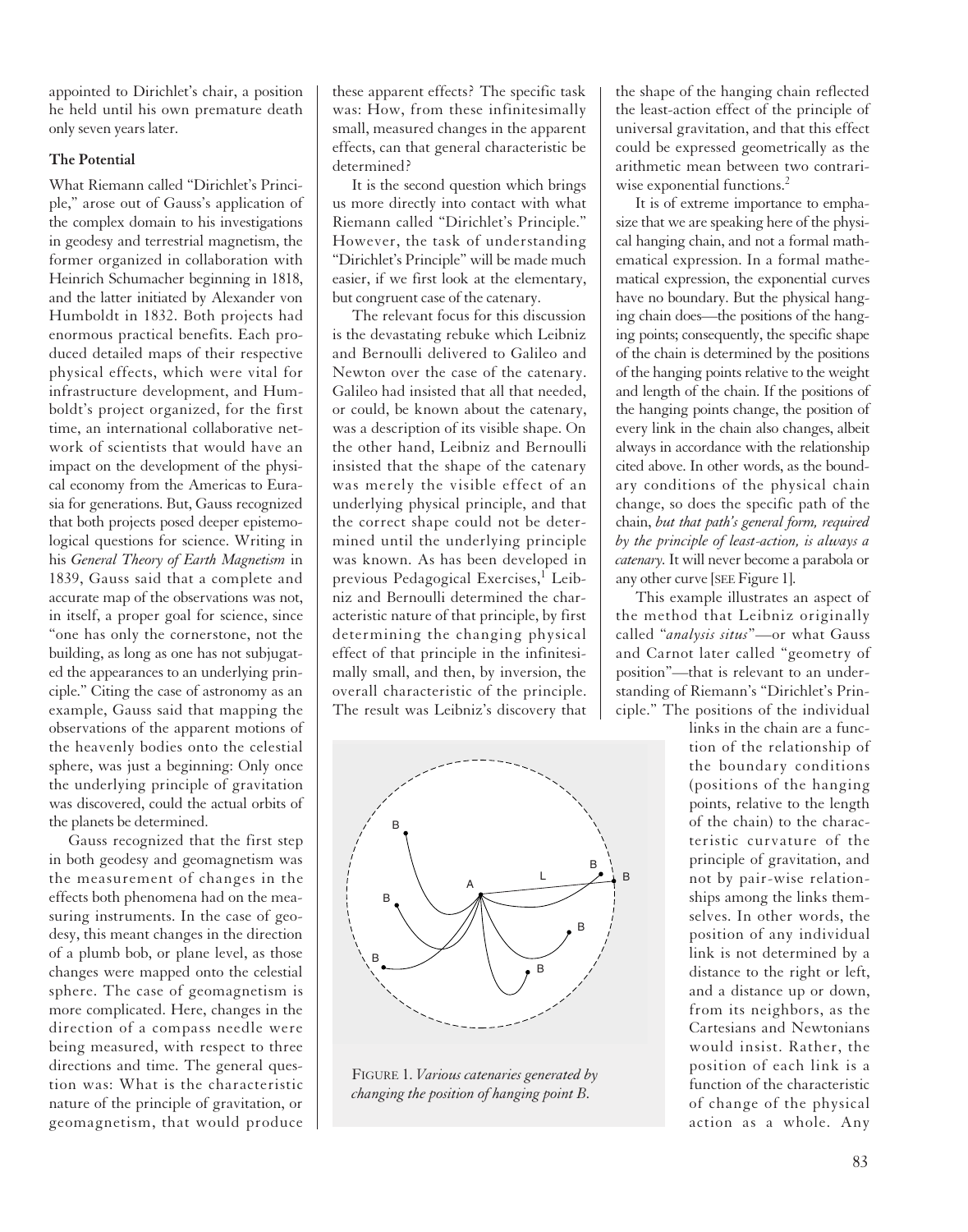

FIGURE 2. *A catenoid formed by a soap*

change in the boundary conditions, changes the position of every link, *as a whole* in conformity with the leastaction principle of the catenary. Thus, the effect in the visible domain of the unseen physical principle, is expressed by the characteristic of change demanded by the principle of least-action. This is what determines the specific positions of the links. In other words, *position* is a function of *change.*

Gauss recognized that the principles underlying geodesy and geomagnetism could be understood by an extension of Leibniz's method. He rejected the popularly accepted, but provably false



FIGURE 3. *A harmonic set of circles and radial lines.*

method of Newton, which attempted to explain these phenomena as resulting from the pair-wise interaction of material bodies, according to the algebraic formula of the inverse square.<sup>3</sup> Instead, Gauss insisted that these phenomena, as in the case of the catenary, must be understood as a unified process, in which the local variations in the position of the plumb bob or compass needle were a function of the characteristic of the principle governing the phenomenon as a whole. That whole, Gauss called "the potential," which is the Latin equivalent of the Greek "*dynamis,*" or Leibniz's "*kraft*" (or Latin "*vis viva*"). Gauss invented the idea of a "potential function," to express the least-action effect of the physical principle over an area or volume, in a similar, but extended manner to that used by Leibniz to express the effect of gravity in producing the curvature of the hanging chain.



*and hyperbolas.*

To accomplish this, Gauss extended Leibniz's idea of a function, into the complex domain.

This transformed Leibniz's functions—which characterized a single minimal pathway—into Gauss's "potential function," which characterized a whole class of minimal pathways: in effect, a function of functions. In other words, if Leibniz's catenary is understood to be a minimal pathway determined by one set of two functions, Gauss's potential function takes the next step, to a function that unifies two (or more) *sets* of functions. Riemann would later show that these sets of minimal pathways implicitly define minimal surfaces, as, for example, the catenoid formed by a soap film suspended between two circular rings [SEE Figure 2].

These sets of functions are not arbitrary. They are related by a special type



FIGURE 5. *The rate of change of the curvature of corresponding orthogonal ellipses and hyperbolas is always equal.*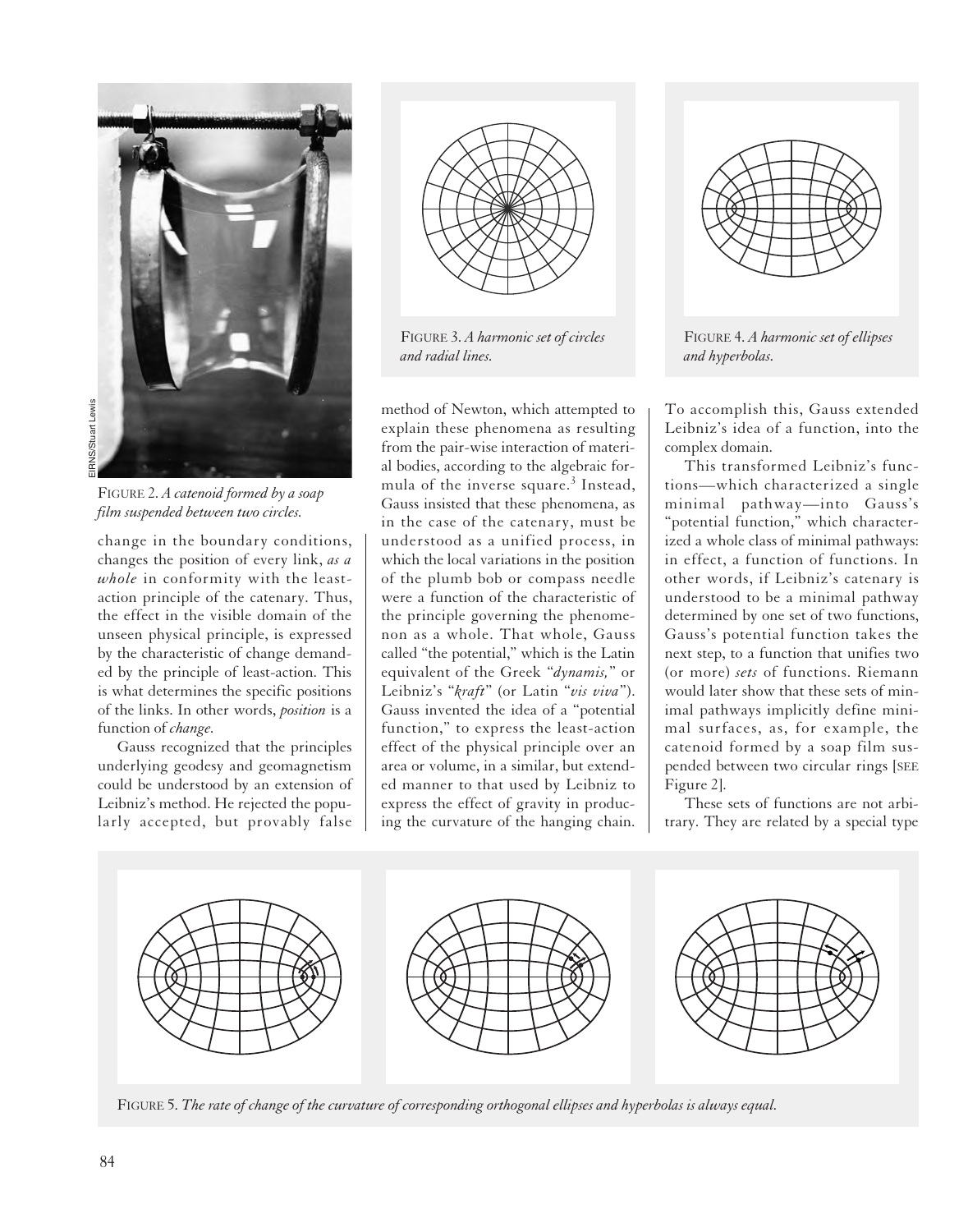of relationship, called by the descriptive names "spherical" or "harmonic" functions. A spherical or harmonic function is a set of orthogonal functions, all of whose curvatures are changing at the same rate.

This can most easily be illustrated pedagogically with some geometric examples. A set of concentric circles and radial lines composes an harmonic function, because both the circles and the radial lines intersect orthogonally, and both have constant curvature [SEE Figure 3]. A more illustrative example is a set of orthogonal ellipses and hyperbolas [SEE Figure 4]. To get an intuitive grasp of their harmonic relationship, think through the following. Each ellipse is associated with a confocal orthogonal hyperbola. Beginning at the point where both curves meet the axis, create in your mind a connected action that moves simultaneously on both curves [SEE Figure 5]. Note that, as the curvature on the hyperbola becomes less curved, so does the curvature on the corresponding ellipse, and at the same rate.

Thus, harmonic functions relate two sets of different curves, such that the rate of change of their respective curvatures is always equal. (We could calculate this relationship precisely using Leibniz's calculus, but an intuitive understanding is sufficient for present purposes.)

Furthermore, a set of harmonic functions need not be of familiar curves, such as circles, lines, ellipses, or hyperbolas. In fact, very complicated sets of functions can be harmonic [SEE Figure 6].

By contrast, a set of circles and hyperbolas is not harmonic, because the curvature of the circle is constant, while the curvature of the hyperbola is changing. Consequently, the two sets of these curves are not orthogonal [SEE Figure 7].

Gauss recognized that Leibniz's principle of least-action with respect to the surfaces and volumes encountered in phenomena like terrestrial gravitation and magnetism, could be expressed by harmonic functions. One set of curves of the harmonic function expressed the pathways of minimal change in the potential for action, while the other, orthogonal curves expressed the pathways of maximum change in the poten-



FIGURE 6. *A harmonic set of cubic curves.*

tial for action. For example, if the Earth were perfectly spherical, its minimum and maximum of potential action could be expressed by a series of concentric spherical shells and orthogonal planes. A cross-section of such a configuration would be harmonically related circles and radial lines. If the Earth were perfectly ellipsoidal, its potential would be expressed by a set of triply orthogonal ellipsoids and hyperboloids whose cross section would be the harmonically related set of ellipses and hyperbolas illustrated in Figure 4.

But, as Gauss emphasized, the shape of the Earth is much more complicated than a sphere or an ellipsoid, with respect to both gravity and magnetism, and the pathways of minimal and maximal potential for action are not such simple and well-known curves as circles, lines, ellipses, or hyperbolas. Thus, a more complex harmonic function must be found, to express these principles. Such a function could not be determined *a priori,* but only from the measured changes in the effect of the Earth's gravity or magnetism.

The question for Gauss was: How to determine the true physical shape of the Earth, or the characteristic of the Earth's magnetism, from the measured, infinitesimally small changes in its potential obtained by his geodetic and magnetic measurements?

This begins to get us closer to a first approximation of what Riemann called "Dirichlet's Principle."

To make a precise determination of



FIGURE 7. *A set of circles and hyperbolas is not harmonic.*

the Earth's surface, or magnetic effect, as Gauss did, is quite complicated, but the principle on which his method was based is within the scope of this Pedagogy. If one recognizes, as Gauss did, that changes in the direction of the plumb bob are measuring changes in direction of the potential function, then the physical shape of the Earth has the same relationship to this potential, as the hanging points have to the catenary. In other words, the surface of the Earth must be understood as merely the boundary of the potential, or, as Gauss put it, "the physical surface of the Earth is, in a geometric sense, the surface that is everywhere perpendicular to the pull of gravity."

A reference to the ancient Pythagorean problem of doubling the line, square, or cube, can shed some light on this idea. The line is bounded by points, the square by lines, and the cube by squares. The size and position of these boundaries is determined by the length, area, or volume they enclose. For example, it is the square that determines the size and position of its sides, even though it is the latter that you see, and the former that you don't. The sides of the square are lines, but they are produced by a different power (potential), than the lines produced from other lines. Similarly, the size and position of the squares that form the boundaries of a cube are produced by a different power (potential), than the squares formed by the diagonal of another square. Thus, even though the power can not be seen, it can be measured by its unique, characteristic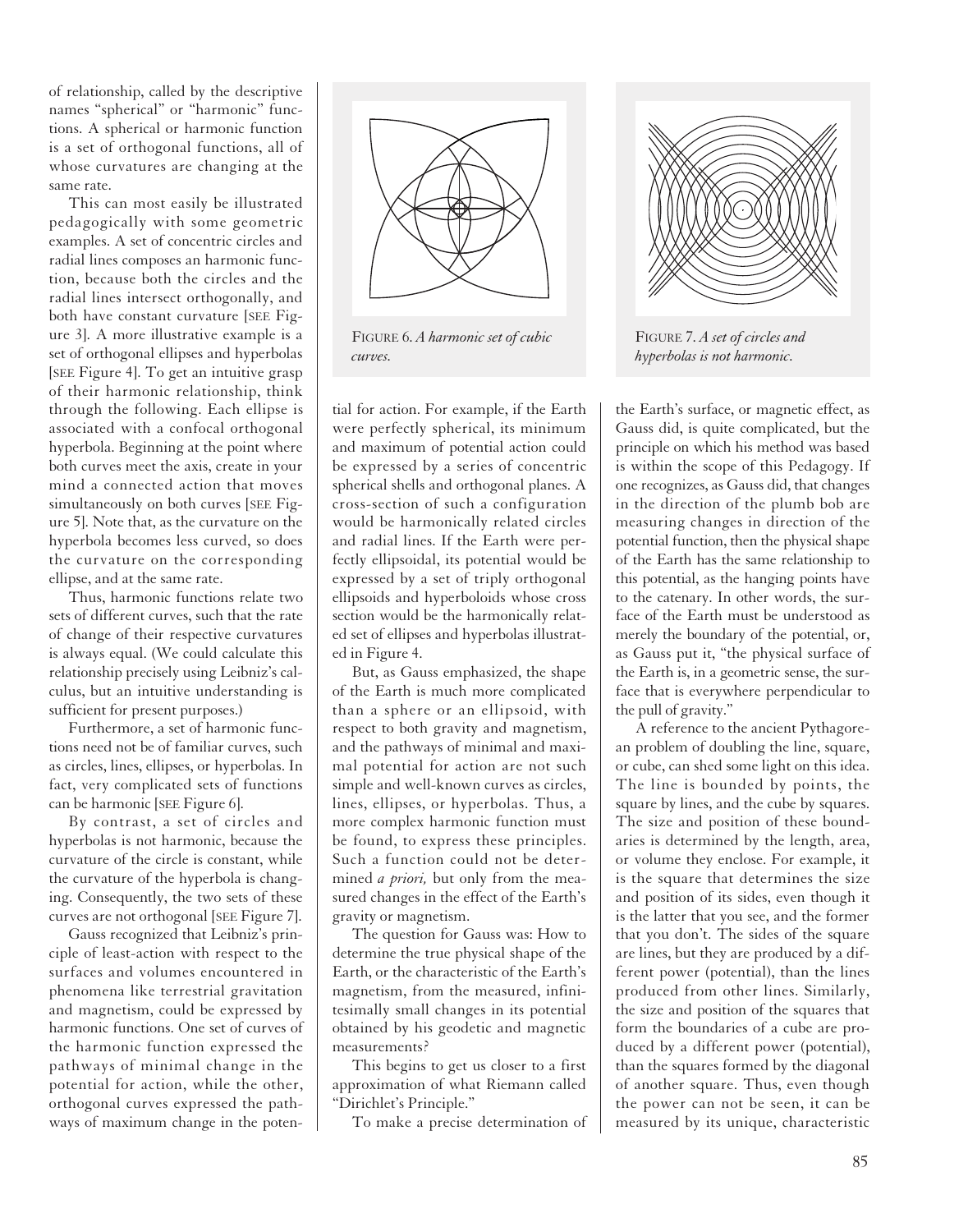

FIGURE 8. *Transformation of harmonic sets of circles and radial lines. (a) The point of intersection of the radial lines moves in a straight line upward. (b) The point of intersection of the radial lines moves in a circle. (c) The point of intersection of the radial lines moves along the path of a lemniscate.*

effect on the boundaries of its action.

Now, apply this same method of thought to the physical principles discussed above. The catenary is a curve whose boundaries are points. A catenoid is a surface whose boundaries are curves. The surface of the Earth is the boundary of a gravitational volume. The magnetic

effect of the Earth is still more complicated, and will be taken up in more detail in a future Pedagogical.

This connected relationship between the boundary conditions of a physical process, and the expression of the principle of least-action with respect to that physical process, is the relationship to which Riemann is referring when he speaks of "Dirichlet's Principle."

#### **From Gauss, to Dirichlet, to Riemann**

After succeeding Gauss in 1855, Dirichlet began lecturing on Gauss's potential theory at Göttingen, while Riemann was preparing his *Theory of Abelian Functions.*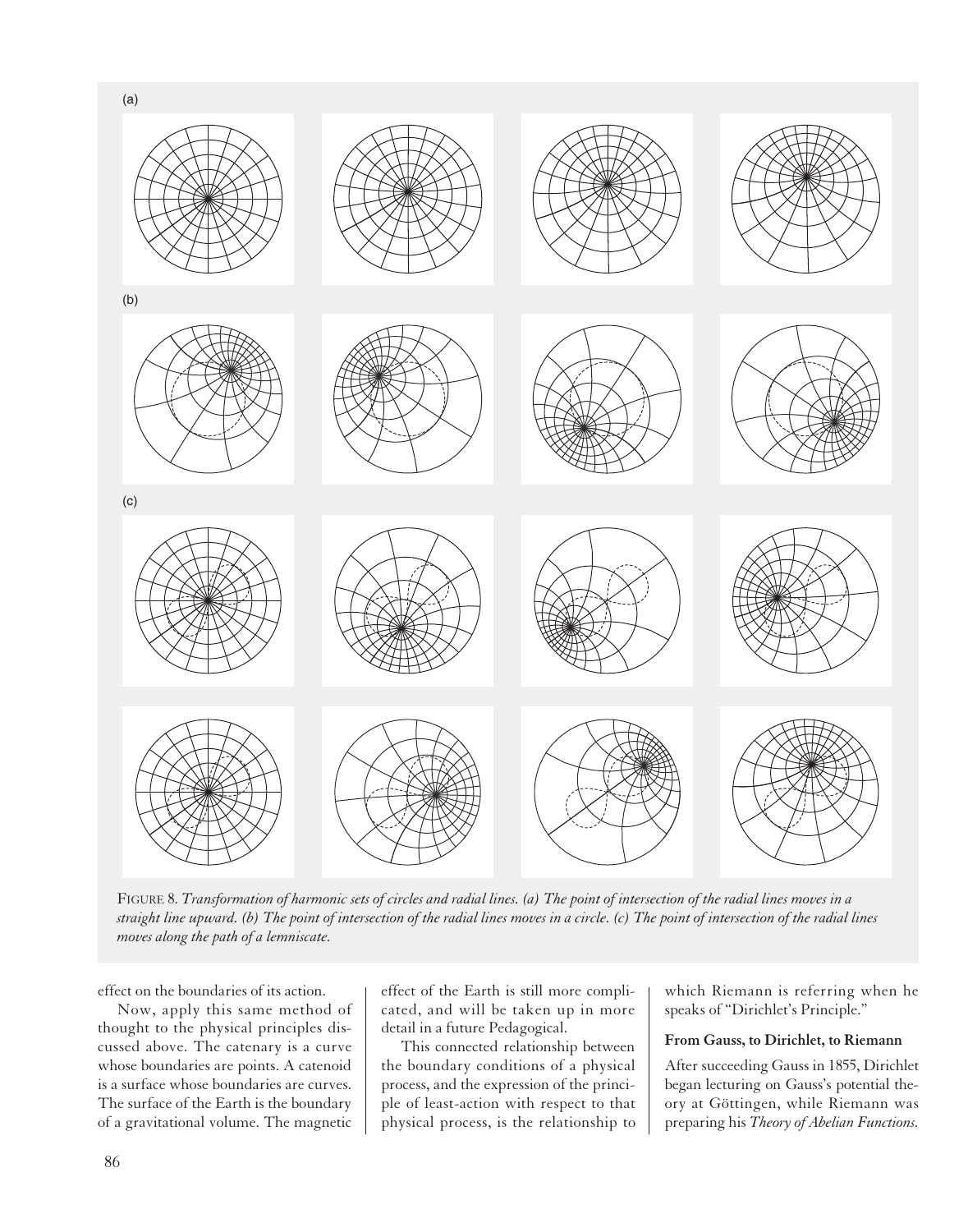

What Gauss, Dirichlet, and Riemann all recognized was, that complex functions, as the extension of Leibniz's concept of the catenary and natural logarithms, were uniquely suited to express the leastaction pathways of potential functions.

Gauss had already demonstrated this in his 1799 proof of the Fundamental Theorem of algebra, where he showed that a complex algebraic expression produces two surfaces whose curvatures are harmonically related. What Riemann attributed to Dirichlet, was the principle that, given a certain boundary condition, the function that minimizes the action within it is a complex harmonic function.

Warm up to this idea on the familiar territory of the catenary. The boundary conditions here are the positions of the hanging points. The "interior" of this boundary is the curve itself. Within the curve there is a singular point—the lowest point. If the boundary conditions change, by changing the positions of the hanging points, so does the position of the lowest point. To state Dirichlet's principle in this simplified context, the catenary is the least-action pathway of a hanging chain with these specified boundary conditions and singularity. If the boundary conditions change, the shape of the curve changes correspondingly, in accordance with the preservation of the principle of least-action.

Riemann inverted Dirichlet's principle: *Since the physical principle of leastaction is primary, the positions of the hanging points and the lowest point completely determine the shape of the chain!*

Now, make this same investigation

with respect to a catenoid formed by a soap film between two circular rings. This catenoid is a physical least-action, or minimal surface. Embedded in this surface is an orthogonal set of curves of minimal and maximal action. (Riemann later showed that these curves are harmonically related.) Experiment by changing the shape of these boundaries from circles, to ellipses, to irregular smooth shapes, to polygons. When you change the position or shape of the boundaries of this surface, the shape of the surface and the embedded curves change accordingly, but the least-action principle is preserved.

Now, generalize this idea with some other pedagogical examples, illustrated in the following figures derived from computer animations. In Figure 8 we see a set of harmonically related circles and radial lines that intersect at the center of the circles, being transformed while maintaining their harmonic relationship. If the position of that intersection point changes, the radial lines must be transformed into circular arcs, and their end-points move along the boundary in order to maintain their harmonic relationship. This effect is shown as the point of intersection moves, first away from the center [Figure 8(a)], then in a circular path around the center [Figure 8(b)], and then on the path of a lemniscate [Figure 8(c)]. This motion causes all positions inside the boundary to change *as a whole.* What doesn't change is the harmonic, i.e., least-action, relationship.

This could also be thought of inversely: That the changes in position of the intersection of the radial lines at the boundary, cause their point of intersection to move in a circular arc, and their form to change from lines to circular arcs.

Or, infinitesimally small changes in the curvature of the pathways are determined by the conditions at the boundary with respect to the position of the singularity.

Compare this action with the change in the position of the lowest point of the catenary as the positions of the hanging points change, as illustrated in Figure 1.

There, a change in the boundary points produced a change along a single curve. Here, a change in the boundary curve produces a change in a set of harmonically related curves within a surface.

Compare this with the problem Gauss confronted in, for example, determining the location of the Earth's magnetic poles from infinitesimally small changes in the Earth's magnetic effect. Gauss understood that those small changes were connected to the position of the singularities, i.e., magnetic poles, of the Earth's magnetic effect. However, the exact location, or even the number of those poles, was still unknown in Gauss's time. On the basis of the measurements obtained by von Humboldt's network, Gauss determined where those poles must be located. The famous American Wilkes Expedition of 1837 was launched, in part, to confirm Gauss's findings, which it did.

In Figure 9, this same effect is illustrated by moving the focal points along the path of a circle. Notice again how this change in the position of the singularity, changes the condition at the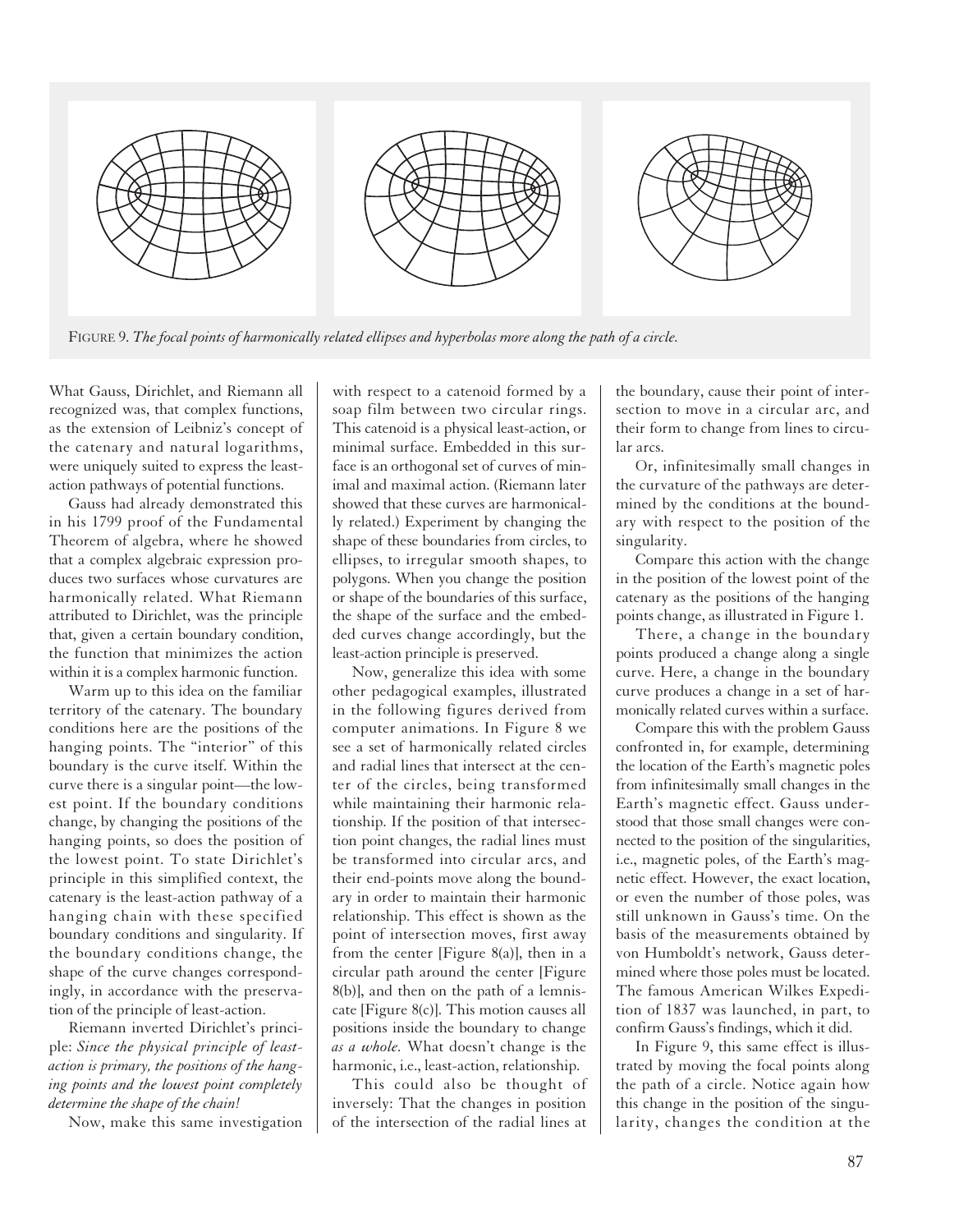

FIGURE 10. *A set of doubly periodic harmonic curves typical of har-monic functions. Here, the curves are harmonic with respect to two boundary principles.*

boundary, so that all the resulting relationships remain harmonic.

Figure 10 shows the same process, but the shape of the boundary has been changed to an ellipse, which correspondingly changes the shape of the orthogonal curves into hyperbolas, and the intersection point into two foci. Of course, it could also be said that the radial lines are changed into hyperbolas, which changes the circles into ellipses, and the intersection point into two foci. Or, that the intersection point is changed into two foci, which changes the the boundary into an ellipse, and the radial lines into hyperbolas.

In short: *A physical process of least action is a connected action. Changing any aspect of the process, changes everything else in the process correspondingly, so as to preserve the least-action characteristic of*

*the process. It is the physical principle of least-action that is primary.*

It was Riemann's genius to recognize, through this application of "Dirichlet's Principle," that the principle of leastaction of a physical process could be understood completely by the relationship between the boundary conditions and the singularities, and that this relationship could be expressed uniquely by Riemann's geometric concept of complex functions. Moreover, Riemann showed that the characteristic of least-action of a physical process could be changed, in a fundamental way, only by the addition of a new principle. That change in principle is expressed in a complex function, as a corresponding increase in the number of singularities. In his *Theory of Abelian Functions,* Riemann demonstrated this by applying "Dirichlet's Principle" to the